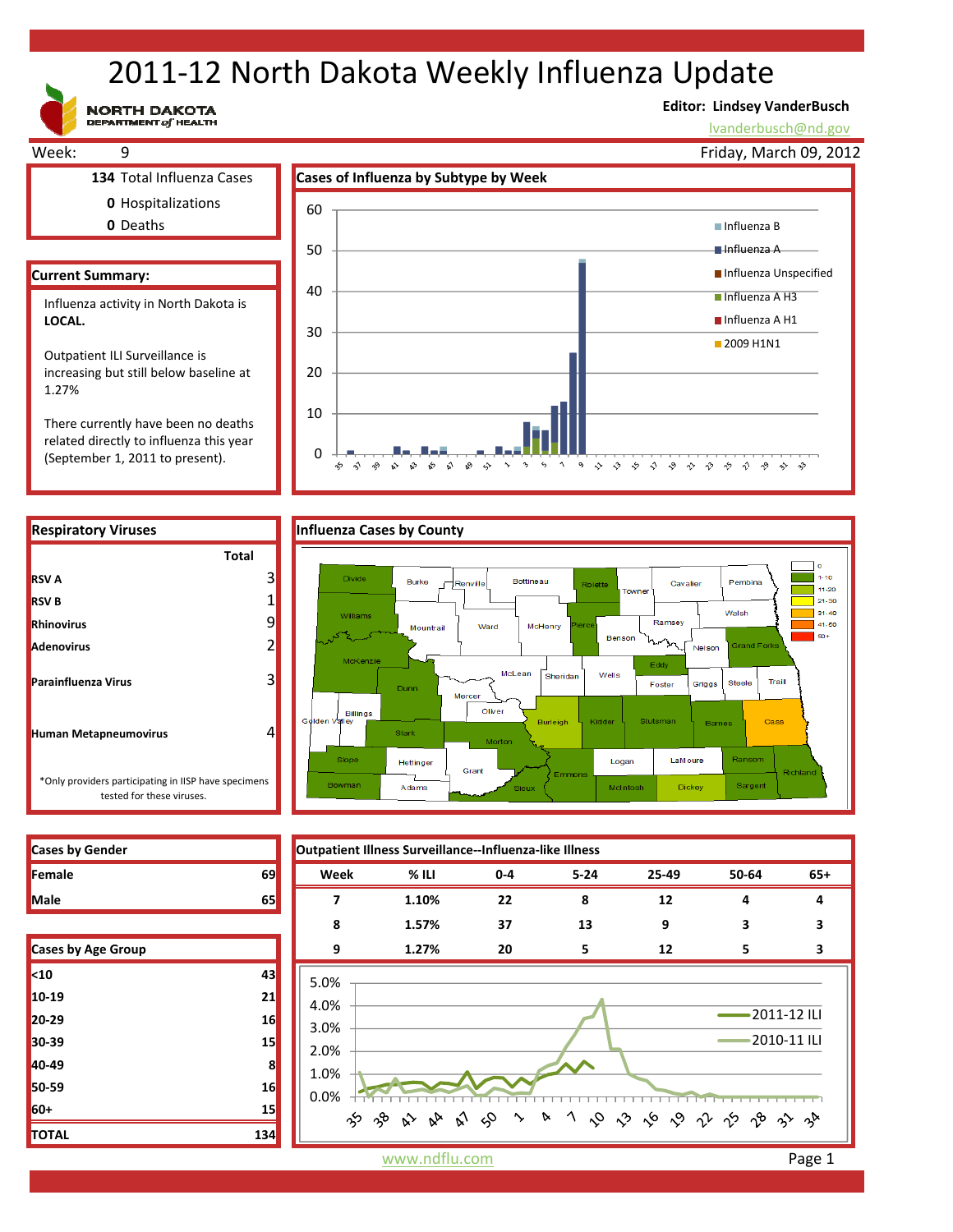# 2011‐12 North Dakota Weekly Influenza Update

NORTH DAKOTA





\*These data do not represent all laboratory results for influenza.



Friday, March 09, 2012

#### **North Dakota School Surveillance:**

**‐‐ 5 Schools Reporting**

**‐‐ Percent Absent due to illness for this week is well below what would be considered significant absenteeism.**

**‐‐ If your school would be willing to particiapte in our surveillance, please contact Lindsey VanderBusch, lvanderbusch@nd.gov.**

### **Sentinel Laboratory Surveillance**

**‐‐ 15 North Dakota Laboratories Reporting**

**‐‐ The number of percent positive on influenza tests is on the increase.**

**‐‐RSV continues to rise and should remain a possiblity for ILI diagnosis.**